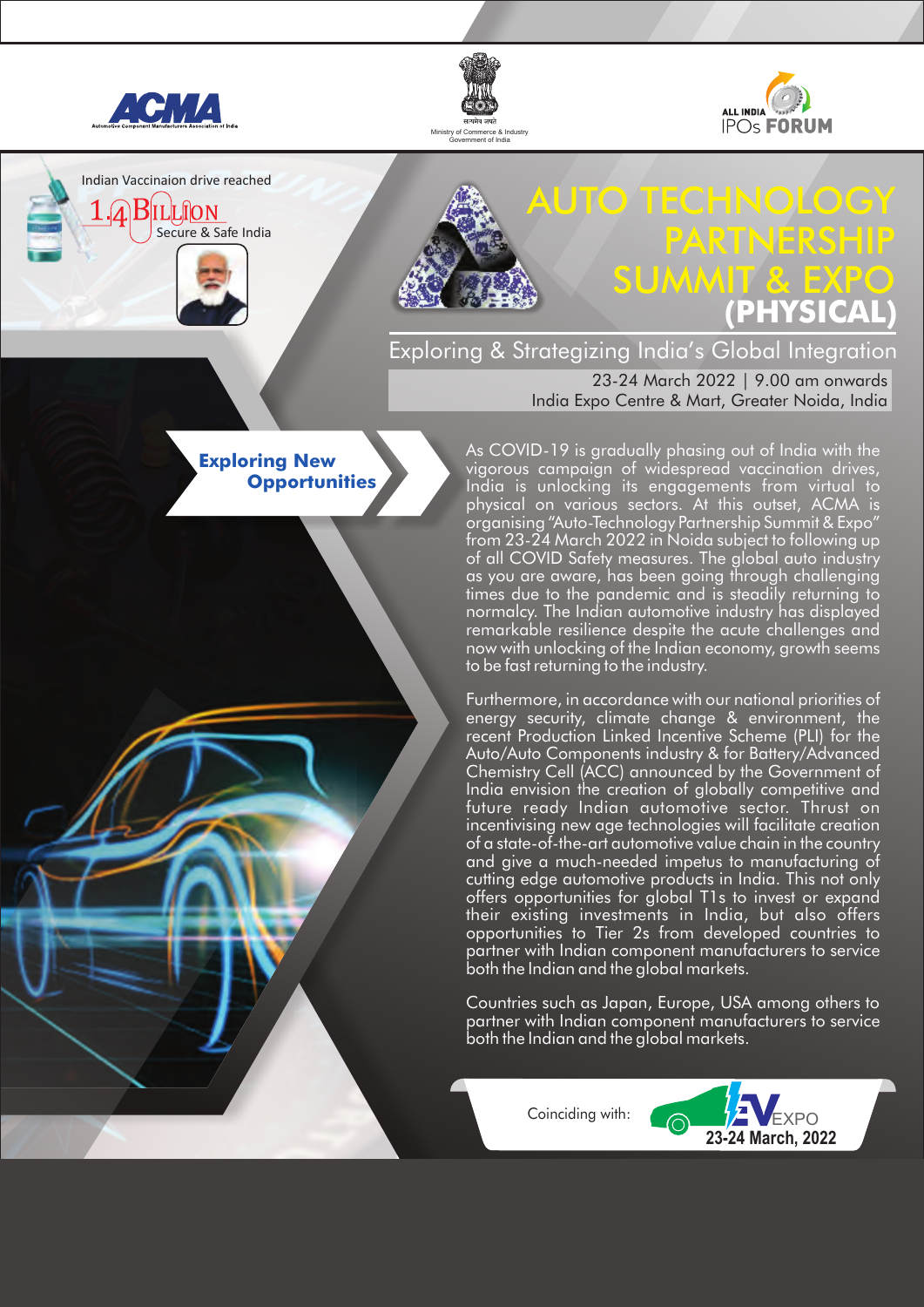# **ACMA MEMBER COMPANIES CAN EXPAND THEIR BUSINESS BY WAY OF**



#### **FOR OUR INTERNATIONAL BUSINESS VISITORS**

A series of webinars highlighting Investment avenues and opportunities to harness the Indian market are being organized in partnership with ACMA's counterparts in Japan, Europe and North America.



The event is supported by ministry of Commerce, Government of India, the Society of Indian Automobile Association ( SIAM) and Automotive Industry Associations from Canada, USA, UK, Germany and Japan to name a few.

FOR ANY QUERIES, CONTACT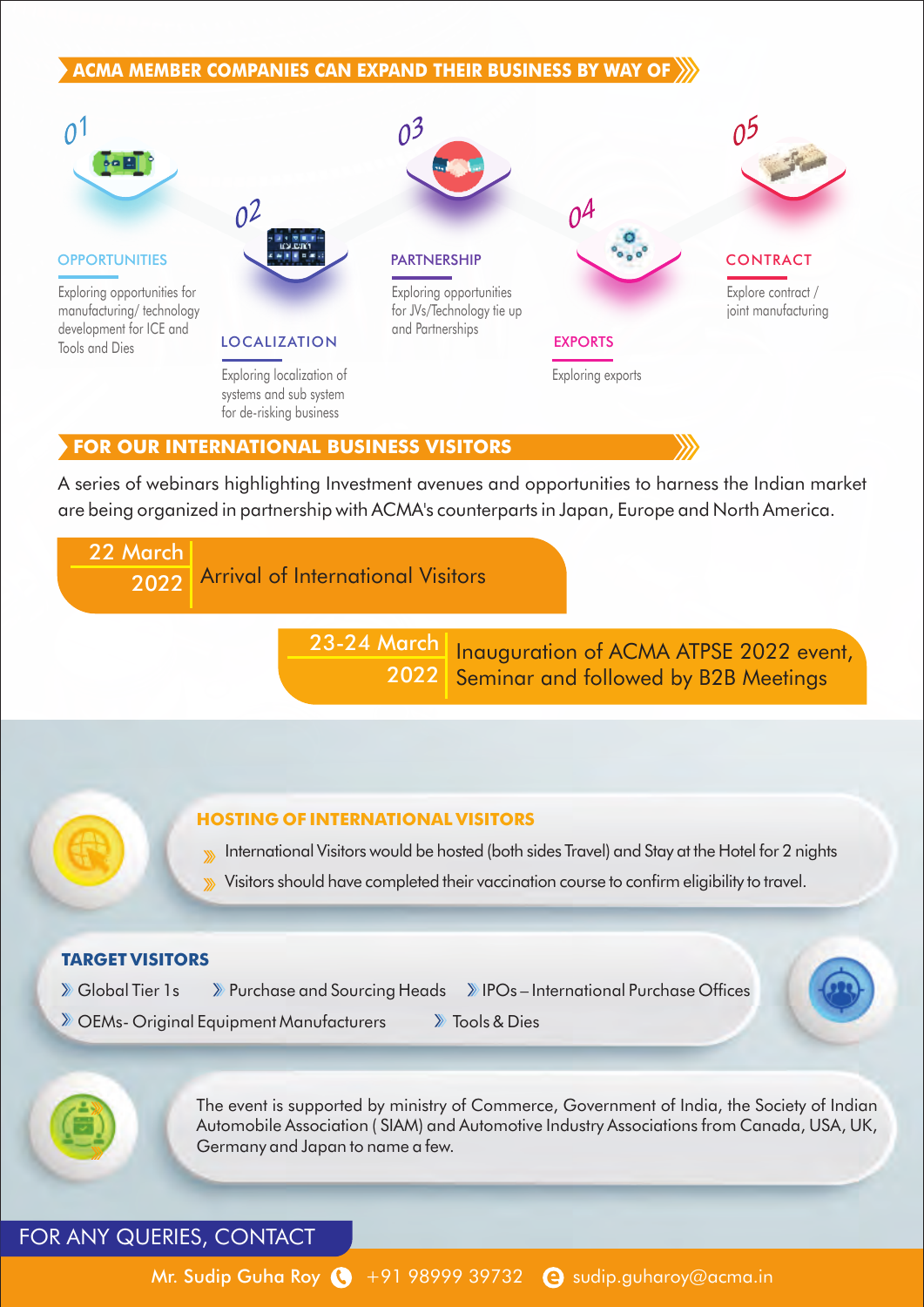# **ADVANTAGE IN INDIA**

While the vibrant domestic automotive market always held an attractive proposition for investing in India, now with global automotive chains focussing on de-risking, the Indian auto component manufacturers are witnessing increased enquiries and orders especially from Europe and the US.



As per the Nomura Research Institute (NRI) framework, India continues to be an attractive investment destination:

|                             | <b>Attractiveness Level</b> | Hight   | Medium | Law.            |
|-----------------------------|-----------------------------|---------|--------|-----------------|
|                             | 圓                           |         |        |                 |
| Parameter                   | India                       | Vietnam | Taiwan | <b>Thailand</b> |
| <b>Economic Outlook</b>     |                             |         |        |                 |
| <b>Business Environment</b> |                             |         |        |                 |
| <b>Labor Market</b>         |                             |         |        |                 |
| <b>Consumption Levels</b>   |                             |         |        |                 |
| <b>Investment Scenario</b>  |                             |         |        |                 |
|                             |                             |         |        |                 |

# **OPPORTUNITY – INDIAN AUTO COMPONENT SECTOR!**

- Opportunity to tap the growing domestic market
- Mature Industry with global best practices with a presence of more than 18 Deming award winning companies in India - largest number outside Japan
- Flexible and easily adaptive to regional work cultures Japanese/ Korean/ European/ American
- Presence of over 40 IPOs (International Purchase Offices) facilitating exports
- Exploring supplying opportunities to Indian and Global OEMs/ T1s for vehicles being exported globally. Over 40 million vehicles have been exported from India till date
- The Auto Component industry has an aspiration to touch \$30 billion by 2025 as compared to present figure of \$15 billion.